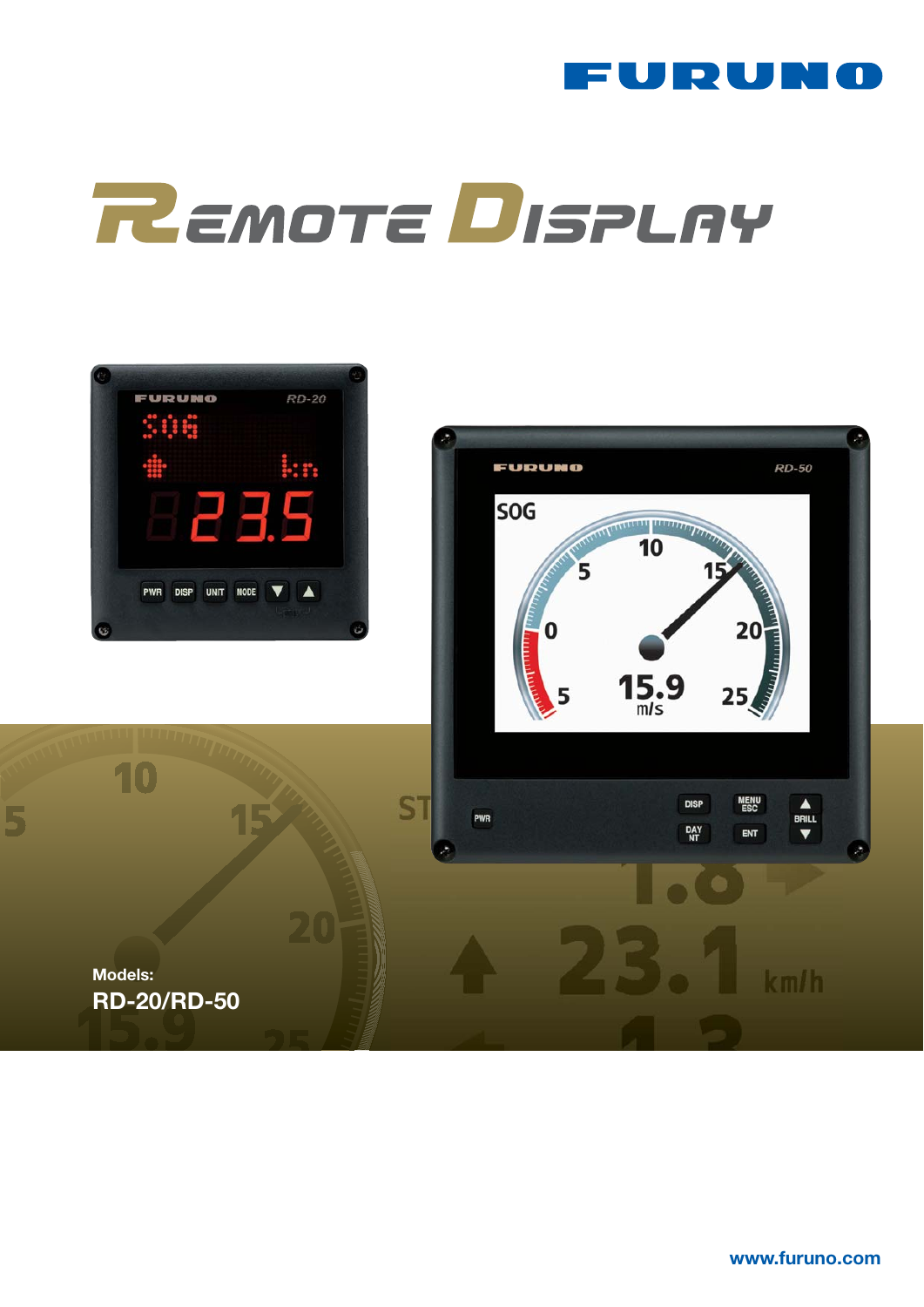## FURUNO RD-20/50 give a unified look for the sensor displays that carries an array of important navigation information from onboard sensors

## **REMOTE DISPLAY**

The RD-20/50 are the remote display units that display the data from onboard sensors. The displays are switched by the remote controller. The RD-50, 8.4-inch color LCD, has 3 display modes: digital, analog and graph. The RD-20 shows the data in alphanumerics on its red LED panel.

Up to 10 displays can be connected with a daisy chain cable. The display brilliance of all units connected can be centrally controlled from 1 dimmer controller.



- XHigh-contrast 8.4-inch color LCD
- XDigital/graph/analog displays available
- Display orientation of up to 4-way split screen
- $\blacktriangleright$  Viewable under the direct sunlight at wing console
- $\blacktriangleright$  Adjustable display background color for use in both daytime and night time
- $\blacktriangleright$  Red LED display
- $\blacktriangleright$  Up to 10 displays can be connected with a daisy chain cable
- Display brilliance can be collectively controlled from one dimmer controller under the daisy chain connection



### **Suggestion for installation**

Overhead console



The RD-20/50 can be mounted on the overhead console as well as on the desktop. Both units come with an optional bracket for desktop mounting. The RD-50 can also be installed overboard with the optional waterproof box.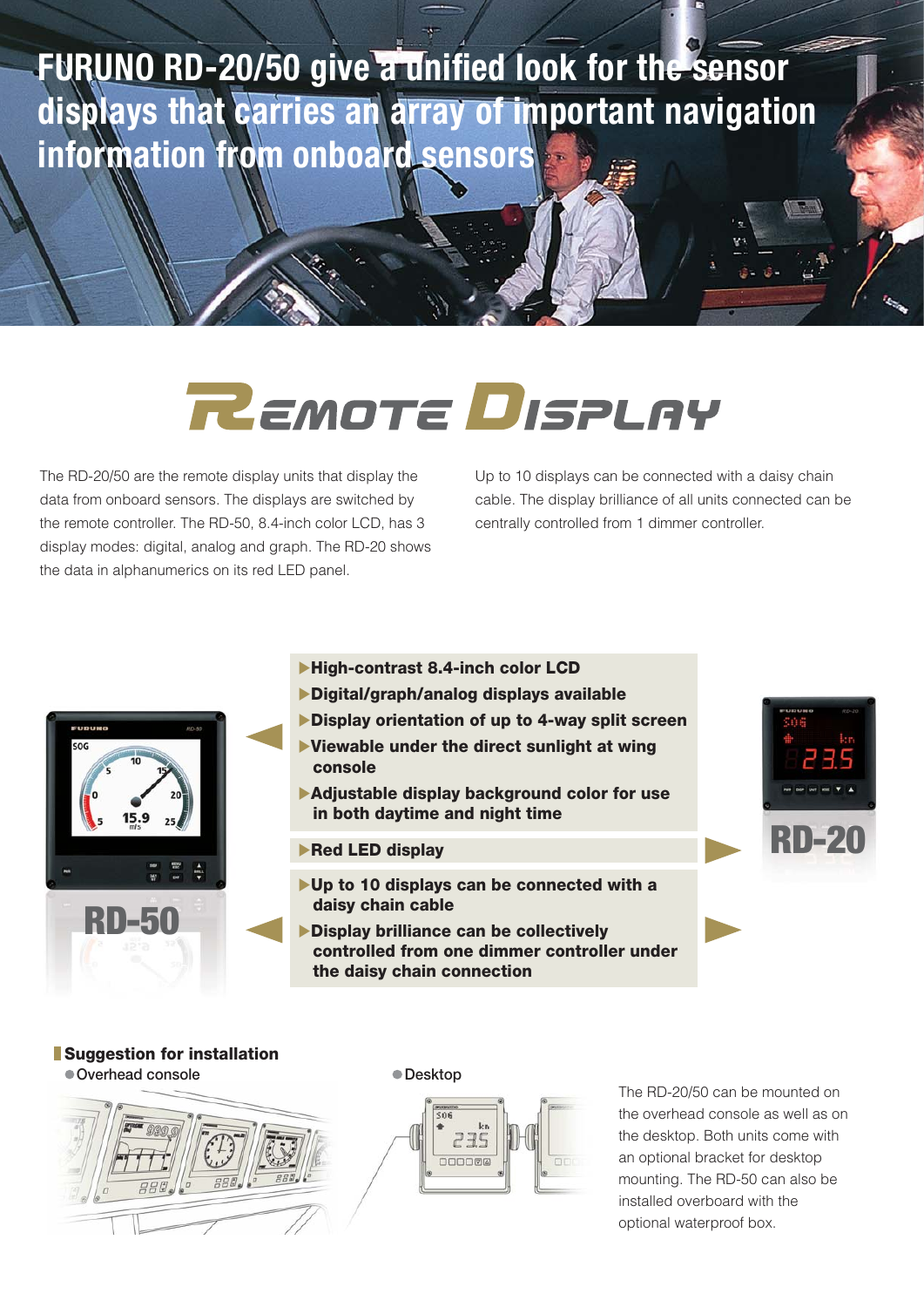

### RD-50 Data to be displayed



## RD-20 Data to be displayed



- Ship speed kn, km/h, m/s
- Heading (HDG) deg
- Course (COG) deg
- Actual / Ordered rudder angle deg
- Depth m, ft, fm
- Total distance NM, km
- Trip distance NM, km

- Water temperature °C, °F<br>• Rate of turn (ROT) deg/min
	- Rate of turn (ROT)
	- Wind Direction deg
	-
	- Engine revolutions rpm
	- Propeller pitch %
	- Shaft revolutions rpm
- / Speed kn, km/h, m/s, mph